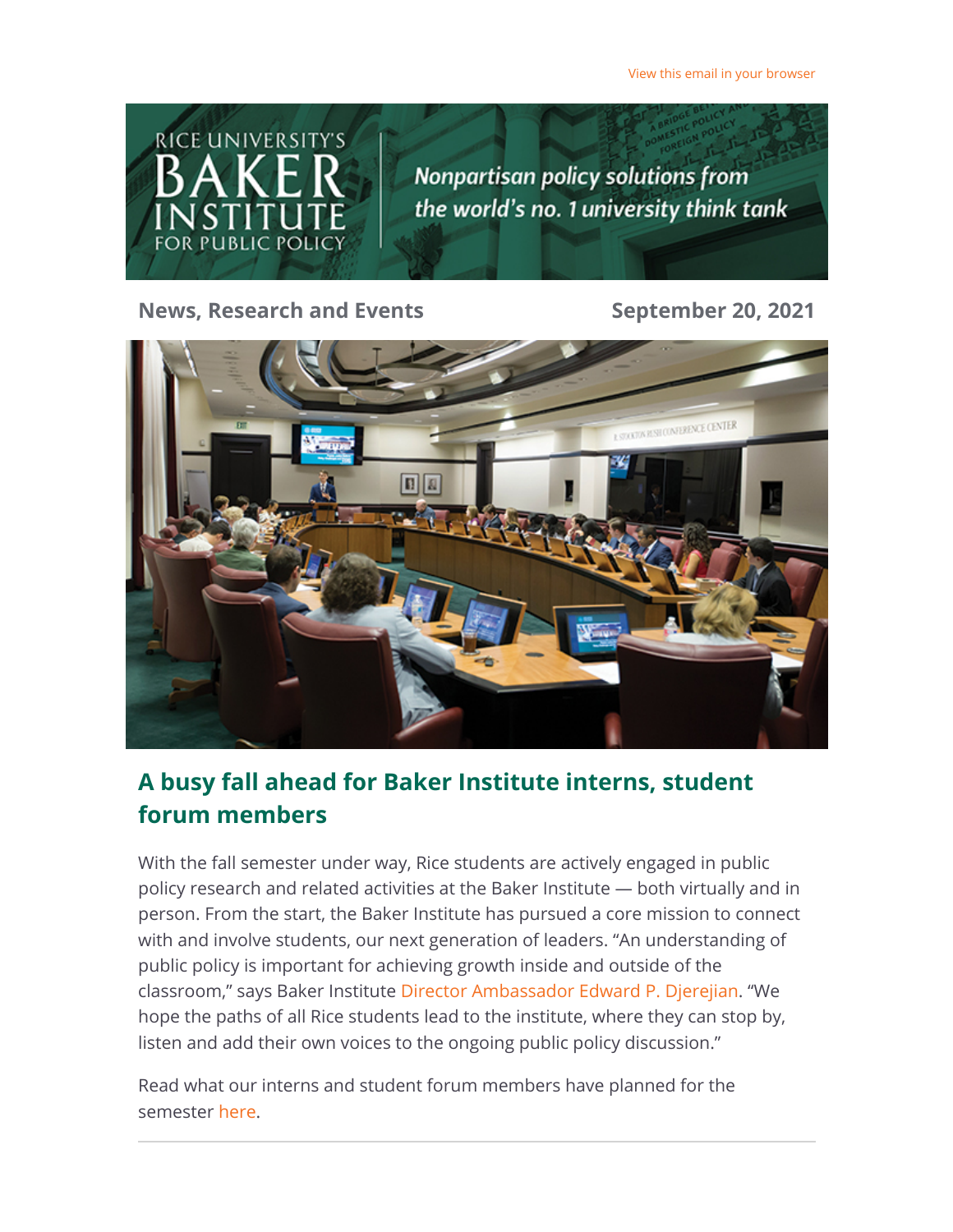## **Our latest reports**



#### **Cracking down on [underreported crypto taxes](https://riceconnect.rice.edu/page.redir?target=https%3a%2f%2fblog.bakerinstitute.org%2f2021%2f09%2f02%2f13088%2f&srcid=247436&srctid=1&erid=55422d30-dd2d-4eee-88d0-66f956b7265a&trid=55422d30-dd2d-4eee-88d0-66f956b7265a)**

Valued at an estimated \$2 trillion, the cryptocurrency market has grown too large to avoid regulatory oversight and is now a major contributor to a ballooning balance of unpaid federal [taxes. In a recent post for the Baker](https://riceconnect.rice.edu/page.redir?target=https%3a%2f%2fblog.bakerinstitute.org%2f2021%2f09%2f02%2f13088%2f&srcid=247436&srctid=1&erid=55422d30-dd2d-4eee-88d0-66f956b7265a&trid=55422d30-dd2d-4eee-88d0-66f956b7265a) Institute Blog, public finance fellow [Joyce Beebe](https://riceconnect.rice.edu/page.redir?target=https%3a%2f%2fwww.bakerinstitute.org%2fexperts%2fjoyce-beebe%2f&srcid=247436&srctid=1&erid=55422d30-dd2d-4eee-88d0-66f956b7265a&trid=55422d30-dd2d-4eee-88d0-66f956b7265a) explores how the IRS is improving cryptocurrency tax compliance.



### **[A clash of local interests,](https://riceconnect.rice.edu/page.redir?target=https%3a%2f%2fwww.bakerinstitute.org%2ffiles%2f17722%2f&srcid=247436&srctid=1&erid=55422d30-dd2d-4eee-88d0-66f956b7265a&trid=55422d30-dd2d-4eee-88d0-66f956b7265a) global climate goals**

What does a bitter mining dispute between Poland and Czechia reveal about the hurdles communities worldwide could face as they attempt to phase out coal? Nonresident fellow [Anna Mikulska](https://riceconnect.rice.edu/page.redir?target=https%3a%2f%2fwww.bakerinstitute.org%2fexperts%2fanna-mikulska%2f&srcid=247436&srctid=1&erid=55422d30-dd2d-4eee-88d0-66f956b7265a&trid=55422d30-dd2d-4eee-88d0-66f956b7265a) and co-author Eryk Kosinski explore the unprecedented conflict and its global implications in a [new issue brief.](https://riceconnect.rice.edu/page.redir?target=https%3a%2f%2fwww.bakerinstitute.org%2ffiles%2f17722%2f&srcid=247436&srctid=1&erid=55422d30-dd2d-4eee-88d0-66f956b7265a&trid=55422d30-dd2d-4eee-88d0-66f956b7265a)

**"The perception is very clear that the U.S. is not as committed [as it was] to the [Persian] Gulf, in the view of many in decision-making authority in the region. From the Saudi point of view, they now see Obama, Trump and Biden — three successive presidents — taking decisions that signify to some extent an abandonment."**

> [Kristian Coates Ulrichsen](https://riceconnect.rice.edu/page.redir?target=https%3a%2f%2fwww.bakerinstitute.org%2fexperts%2fkristian-coates-ulrichsen%2f&srcid=247436&srctid=1&erid=55422d30-dd2d-4eee-88d0-66f956b7265a&trid=55422d30-dd2d-4eee-88d0-66f956b7265a), Middle East fellow, to the [Associated Press](https://riceconnect.rice.edu/page.redir?target=https%3a%2f%2fapnews.com%2farticle%2firan-asia-afghanistan-dubai-middle-east-b6aaf30d689d0a8e45901e51f0457381&srcid=247436&srctid=1&erid=55422d30-dd2d-4eee-88d0-66f956b7265a&trid=55422d30-dd2d-4eee-88d0-66f956b7265a)

**Donors support research, students**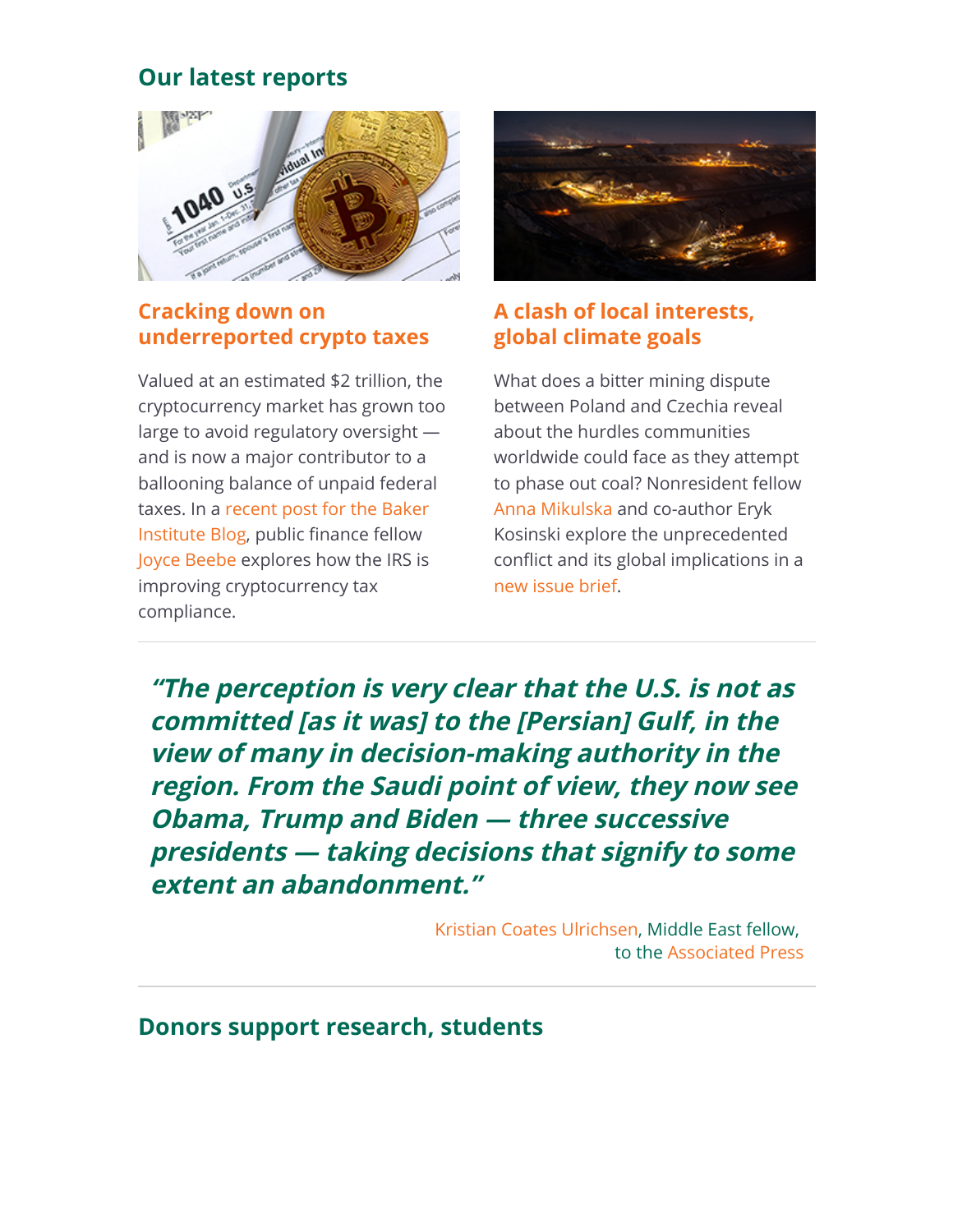

**McNair Center to study small businesses in historic Houston wards.** How did small businesses in the Second and Third wards evolve in a 20-year period of economic [and demographic transformation? The institute's McNair](https://riceconnect.rice.edu/page.redir?target=https%3a%2f%2fwww.bakerinstitute.org%2fmcnair-center%2f&srcid=247436&srctid=1&erid=55422d30-dd2d-4eee-88d0-66f956b7265a&trid=55422d30-dd2d-4eee-88d0-66f956b7265a) Center for Entrepreneurship and Economic Growth will study the question under a recently awarded \$300,000 Ewing Marion Kauffman Foundation Community-[Engaged Research grant. Understanding the quan](https://riceconnect.rice.edu/page.redir?target=https%3a%2f%2fnews.rice.edu%2f2021%2f08%2f30%2fhistoric-houston-neighborhoods-focus-of-study-on-small-business%2f&srcid=247436&srctid=1&erid=55422d30-dd2d-4eee-88d0-66f956b7265a&trid=55422d30-dd2d-4eee-88d0-66f956b7265a)titative effect of revitalization will offer a basis for policy proposals that support incumbent small businesses in urban areas undergoing economic transformation.



**Funding bolsters institute's Moscow student exchange program.** The Baker Institute's Space Policy [Program recently received a \\$10,000 gift from the](https://riceconnect.rice.edu/page.redir?target=https%3a%2f%2fwww.bakerinstitute.org%2fspace-policy-program%2f&srcid=247436&srctid=1&erid=55422d30-dd2d-4eee-88d0-66f956b7265a&trid=55422d30-dd2d-4eee-88d0-66f956b7265a) [Association of Space Explorers](https://riceconnect.rice.edu/page.redir?target=https%3a%2f%2fwww.space-explorers.org%2f&srcid=247436&srctid=1&erid=55422d30-dd2d-4eee-88d0-66f956b7265a&trid=55422d30-dd2d-4eee-88d0-66f956b7265a) in support of our [Stafford-Leonov Student Exchange Program.](https://riceconnect.rice.edu/page.redir?target=https%3a%2f%2fwww.bakerinstitute.org%2fslsep%2f&srcid=247436&srctid=1&erid=55422d30-dd2d-4eee-88d0-66f956b7265a&trid=55422d30-dd2d-4eee-88d0-66f956b7265a) The program, now in its 10th year, emulates the international cooperation behind the International Space Station by sending students from Rice and other U.S. universities to Moscow — or students from Moscow to Houston — for a space development workshop, travel permitting.

# **[The improvised war: Former President Felipe Calderón](https://riceconnect.rice.edu/page.redir?target=https%3a%2f%2fwww.bakerinstitute.org%2fevents%2f2245%2f&srcid=247436&srctid=1&erid=55422d30-dd2d-4eee-88d0-66f956b7265a&trid=55422d30-dd2d-4eee-88d0-66f956b7265a) and Mexico's war on drugs**



Security is arguably Mexico's most critical [public policy issue, said Center for the](https://riceconnect.rice.edu/page.redir?target=https%3a%2f%2fwww.bakerinstitute.org%2fcenter-for-the-united-states-and-mexico%2f&srcid=247436&srctid=1&erid=55422d30-dd2d-4eee-88d0-66f956b7265a&trid=55422d30-dd2d-4eee-88d0-66f956b7265a) [United States and Mexico director Tony](https://riceconnect.rice.edu/page.redir?target=https%3a%2f%2fwww.bakerinstitute.org%2fexperts%2ftony-payan%2f&srcid=247436&srctid=1&erid=55422d30-dd2d-4eee-88d0-66f956b7265a&trid=55422d30-dd2d-4eee-88d0-66f956b7265a) Payan at a recent webinar. [Click here](https://riceconnect.rice.edu/page.redir?target=https%3a%2f%2fwww.bakerinstitute.org%2fevents%2f2245%2f&srcid=247436&srctid=1&erid=55422d30-dd2d-4eee-88d0-66f956b7265a&trid=55422d30-dd2d-4eee-88d0-66f956b7265a) to learn how Mexico's war on drugs and organized crime under the administration of former President Felipe Calderón (2006–2012) has affected the country's security to this day. Nonresident scholar [Guadalupe Correa-Cabrera a](https://riceconnect.rice.edu/page.redir?target=https%3a%2f%2fwww.bakerinstitute.org%2fexperts%2fguadalupe-correacabrera%2f&srcid=247436&srctid=1&erid=55422d30-dd2d-4eee-88d0-66f956b7265a&trid=55422d30-dd2d-4eee-88d0-66f956b7265a)nd Sergio Aguayo, a research professor at El Colegio de México, joined Payan for the discussion.